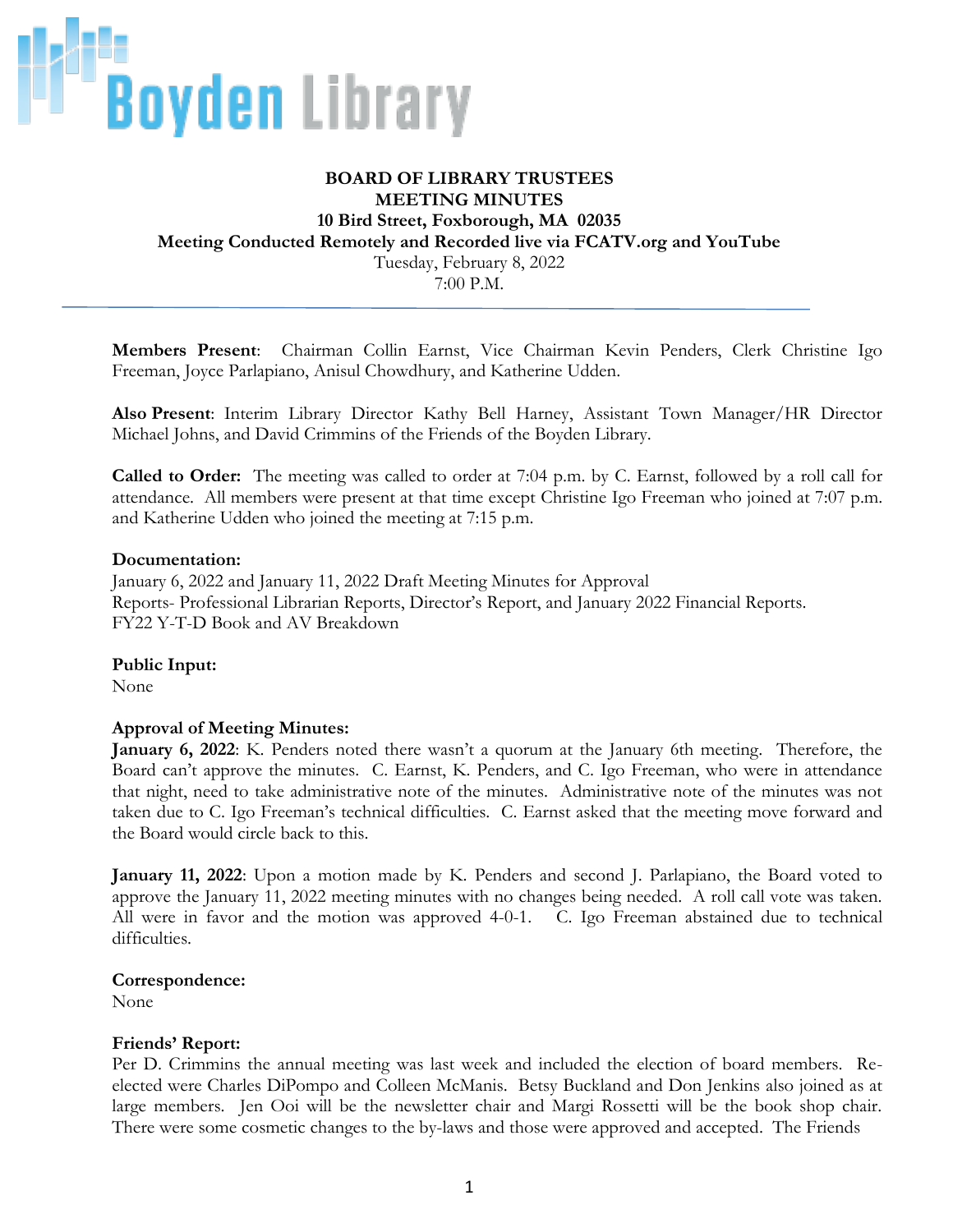# **Boyden** Library

also approved the 2022 budget. This included \$8,192.00 for adult services and \$9,150.00 for Youth Services for a total of \$17,342.00. D. Crimmins noted that is a net increase of almost \$3K from last year's budget. The January newsletter went out and it includes the membership drive. D. Crimmins asked all to renew their membership.

## **Professional Staff Reports:**

The professional staff reports were reviewed. K. Penders asked if the Board had any questions about these. At that time, there were no questions by the Board.

### **Financial Reports:**

The budget is on track and steady.

#### **Director's Reports:**

The Sunday concerts had to be canceled and rescheduled for March and April at the performer's request. Stephen Louis has requested to exhibit peace posters in September. K. Harney said she believes the exhibition is not controversial and asked the Board's opinion. C. Earnst asked to review the exhibit form before he could make an informed decision. Going forward, C. Earnst also asked to review any other exhibit forms that may be submitted.

K. Harney also mentioned a request put forward by Maureen Ryan for Women's History Month. The collection would be exhibited in March and features local artists. The collection consists of wall hangings and sculpture pieces. There will be photos of the work forwarded to K. Harney and she will share those with C. Earnst upon her receipt.

### **Liaison Reports/Trustee Sub-Committees:**

The FY23 Budget and Library Director Search Update were mentioned and details are recorded below under the respective caption.

### **Old Business:**

#### **FY23 Budget-**

K. Penders and C. Earnst met with AdCom members Dennis Keefe and Mike Brown who are the library's budget liaisons. The budget was reviewed and the rationale behind the changes were discussed. The TM moved forward to recommend the part-time YA position with no further questions or dispute. The budget "as voted" is the one in front of ADCom. The AdCom meeting before the full board will be Wednesday, February 9, 2022 at 8:15 p.m.

### **Library Director Search Update**-

C. Earnst, K. Penders, C. Igo Freeman, and M. Johns did screening interviews with 6 candidates. Two finalists will be brought in on Thursday, February 10, 2022 for in-person interviews. If one is to move to the next level that candidate will meet the staff and other Trustees. The Trustees will then bring the candidate forward before the BOS for their approval. C. Earnst will have more to share after the interviews.

#### **New Business:**

### **Strategic Communications Plan for Internal/External Communications-**

Initially B. Keegan sent the communication via email on Tuesday, February 1, 2022. B. Keegan informed the departments there would be a follow-up meeting on February 3, 2022. K. Harney's concern with this